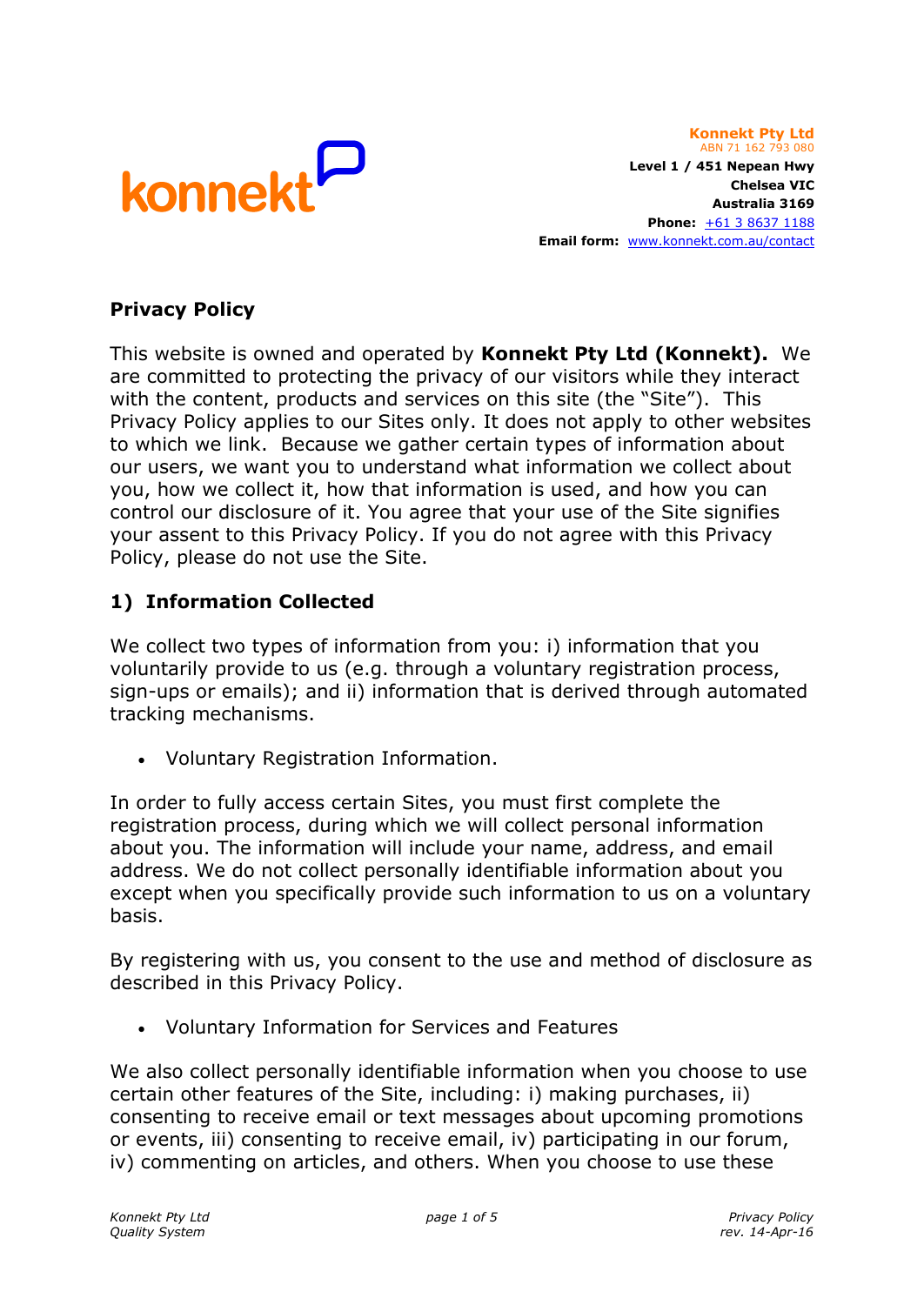additional features, we require you to provide your "Contact Information" in addition to other personal information that may be required to complete a transaction such as your phone number, billing and shipping addresses and credit card information. Occasionally, we may also request information such as your shopping preferences and demographics which will help us better serve you and our others users in the future.

Cookies

Our site uses "cookies" and other tracking technologies. Cookies enable us to serve secure pages to our users without asking them to sign in repeatedly. Most browsers allow you to control cookies, including whether or not to accept them and how to remove them. If a user's system is idle for a defined time, the cookie will expire, forcing the user to sign in again to continue their session. This prevents unauthorised access to the user's information while they are away from their computer.

You may set most browsers to notify you if you receive a cookie, or you may choose to block cookies with your browser, but please note that if you choose to erase or block your cookies, you will need to re-enter your original user ID and password to gain access to certain parts of the Site.

Third-Party Cookies: In the course of serving advertisements to this site, our third-party advertisers may place or recognise a unique "cookie" on your browser.

# **2) Referrals**

You may choose to invite friends to join the sites by sending invitation emails via our invite feature. **Konnekt** stores the email addresses you provide so that the respondents may be added to your social network, confirm orders/purchases and also to send reminders of the invitations. **Konnekt** does not sell these email addresses or use them to send any other communication besides invitations and invitation reminders. Recipients of invitations may contact **Konnekt** to request removal of their information from our database.

# **3) How We Use Your Information**

**Konnekt** only uses your personal information for the original purposes it was given. Your personal information will not be sold or otherwise transferred to unaffiliated third parties without your approval at the time of collection.

**Konnekt** will not disclose, use, give or sell any personal information to third parties for any purposes other than to our suppliers and other third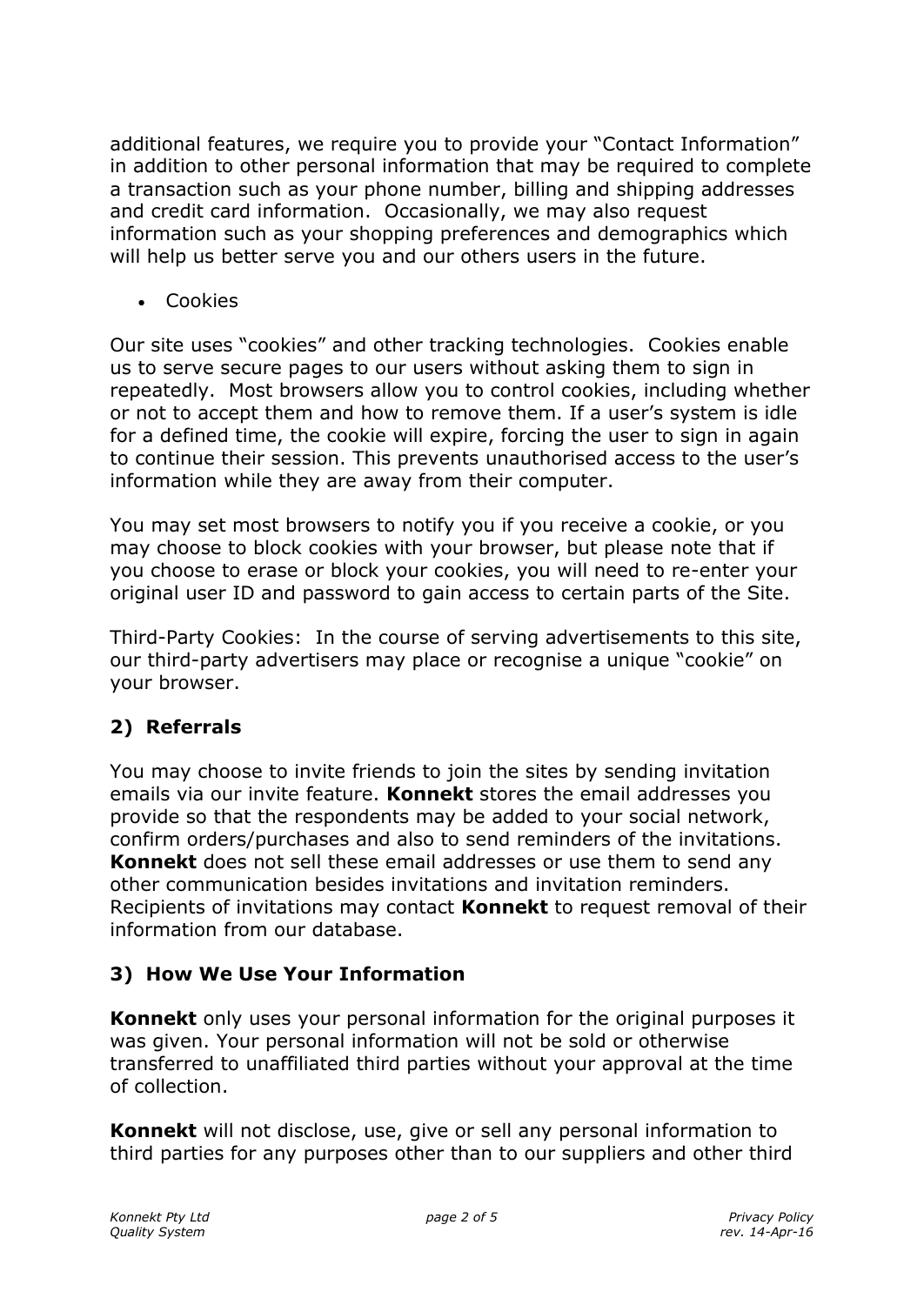parties who need to know in order to deliver services on behalf of **Konnekt** unless required to do so by law. Further, **Konnekt** reserves the right to contact you regarding matters relevant to the underlying service provided and/or the information collected.

Please note that personally identifiable information is used only to provide you with a more enjoyable, convenient online experience and to help us identify and/or provide information, products or services that may be of interest to you. We use your personally identifiable information to support and enhance your use of the Site and its features, including without limitation: fulfilling your order; providing customer service; tracking email invitations you send; and otherwise supporting your use of the Site.

**Konnekt** may use your personal information for target advertising toward you based on things such as region, gender, interests, goals, habits, etc.

We may permit certain trusted third parties to track usage, analyse data such as the source address that a page request is coming from, your IP address or domain name, the date and time of the page request, the referring Web site (if any) and other parameters in the URL. This is collected in order to better understand our Web site usage, and enhance the performance of services to maintain and operate the Site and certain features on the Site. We may use third parties to host the Site; operate various features available on the Site; send emails; analyse data; provide search results and links and assist in fulfilling your orders.

Also, we may share personally identifiable or other information with our subsidiaries, divisions, and affiliates.

We may transfer personally identifiable information as an asset in connection with a proposed or actual merger or sale (including any transfers made as part of an insolvency or bankruptcy proceeding) involving all or part of our business or as part of a corporate reorganisation, stock sale or other change in control.

**Konnekt** may disclose Contact Information in special cases where we have reason to believe that disclosing this information is necessary to identify, contact or bring legal action against someone who may be violating our terms and conditions of use or may be causing injury or interference with our rights, property, our customers or anyone who could be harmed by such activities.

WE ARE NOT LIABLE OR RESPONSIBLE FOR THE PERSONALLY IDENTIFIABLE OR OTHER INFORMATION YOU CHOOSE TO SUBMIT IN FORUMS SUCH AS A BULLETIN BOARD, CHAT ROOM OR ANY OTHER PUBLICLY ACCESSIBLE AREA OF THE SITE.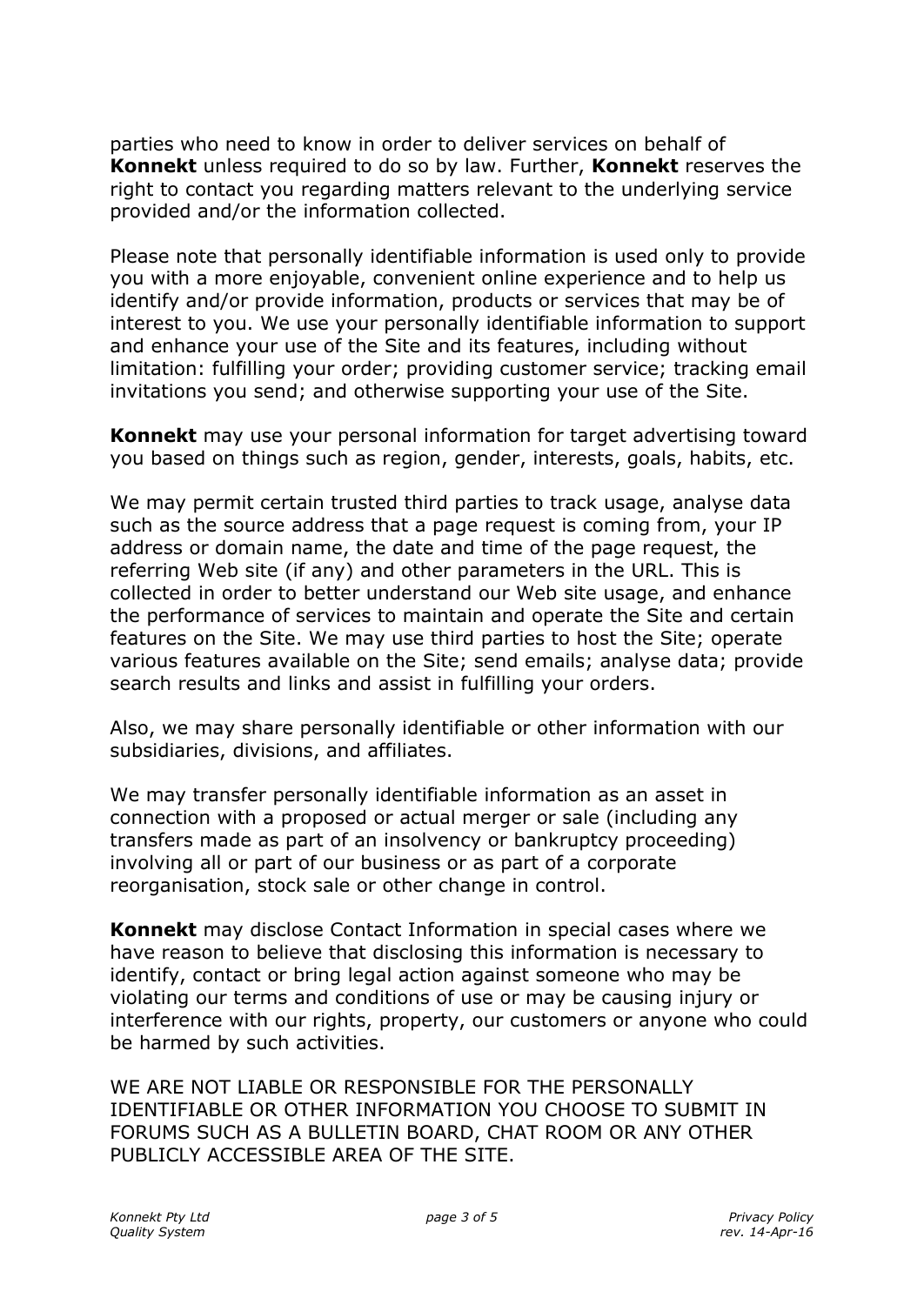You will receive notice when your personally identifiable information might be provided to any third party for any reason other than as set forth in this Privacy Policy, and you will have an opportunity to request that we not share such information.

We use non-identifying and aggregate information to better design our website and for business and administrative purposes. We may also use or share with third parties for any purpose aggregated data that contains no personally identifiable information.

# **4) How We Protect Your Information**

We are committed to protecting the information we receive from you. We take appropriate security measures to protect your information against unauthorised access to or unauthorised alteration, disclosure or destruction of data. To prevent unauthorised access, maintain data accuracy, and ensure the correct use of information, we maintain appropriate physical, electronic, and managerial procedures to safeguard and secure the information and data stored on our system. While no computer system is completely secure, we believe the measures we have implemented reduce the likelihood of security problems to a level appropriate to the type of data involved.

# **5) Third Party Advertising**

Advertisements appearing on this Site may be delivered to you by **Konnekt** or one of our Web advertising partners. Our Web advertising partners may set cookies. Doing this allows the advertising partners to recognise your computer each time they send you an advertisement. In this way, they may compile information about where you, or others who are using your computer, saw their advertisements and determine which advertisements are clicked. This information allows an advertising partner to deliver targeted advertisements that they believe will be of most interest to you. **Konnekt** does not have access to or control of the cookies that may be placed by the third party advertising servers of ad partners.

This privacy statement covers the use of cookies by **Konnekt** and does not cover the use of cookies by any of its advertisers.

## **6) Accessing and Updating Your Personal Information and Preferences**

We provide mechanisms for updating and correcting your personal information for many of our services. You may modify or remove any of your personal information at any time by logging into your account and accessing features such as edit and account.